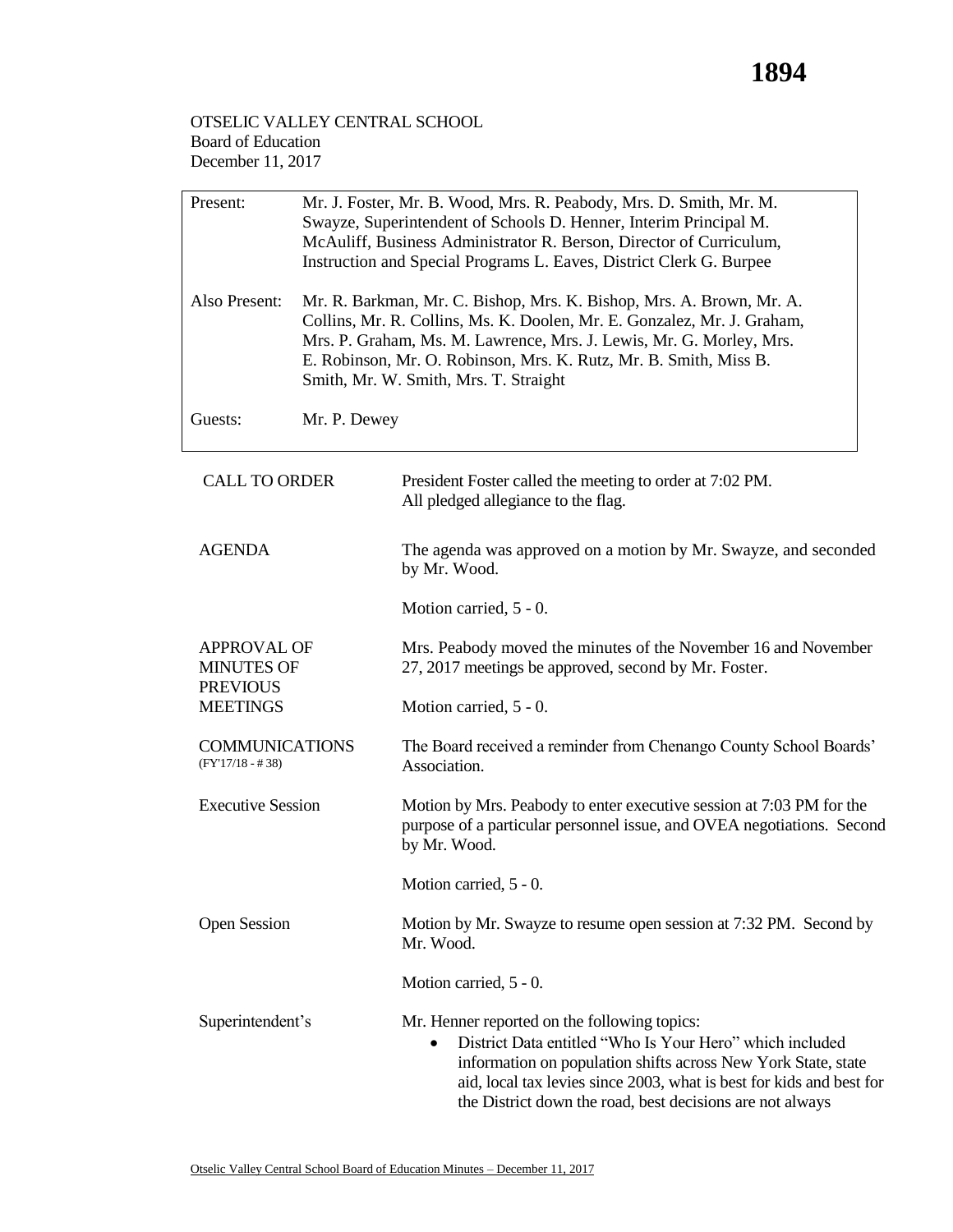| $(FY'17/18 - #39)$                                                                                     | cheapest, and topped it off with home run/grand slam highlights<br>in the past seven years.<br>New staff were introduced which included Mr. Barkman, Ms.<br>٠<br>Doolen, Mr. Gonzalez, Ms. Lawrence, and Mrs. Lewis.<br>Spring Sports Update: he met with Mr. Hubbard from<br>$\bullet$<br>Cincinnatus about possible share for golf, track, softball, and<br>baseball to increase participation<br>The transportation report was previously distributed. |
|--------------------------------------------------------------------------------------------------------|-----------------------------------------------------------------------------------------------------------------------------------------------------------------------------------------------------------------------------------------------------------------------------------------------------------------------------------------------------------------------------------------------------------------------------------------------------------|
| Interim Principal's                                                                                    | Mr. McAuliff reported on the following:<br>His first two weeks<br>$\bullet$<br><b>Morning Program</b><br>٠<br>The warm welcome he's received<br>$\bullet$                                                                                                                                                                                                                                                                                                 |
| Director of Curriculum,<br><b>Instruction and Special</b><br>Programs<br><b>Business Administrator</b> | Mrs. Eaves' reported on the following:<br>Nothing additional to add.<br>Mr. Berson reported on the following:<br>Toilet Room doors<br>$\bullet$                                                                                                                                                                                                                                                                                                           |
| <b>Committee Reports</b><br>$(FY'17/18 - #32)$                                                         | The finance committee will meet over Christmas break.<br>The Shared Decision Making Team did not meet this<br>$\bullet$<br>month. The results of their break-out session at the last<br>meeting were shared on "Ideas for Improvement".                                                                                                                                                                                                                   |
| Board Member's                                                                                         | Mr. Swayze questioned the difference in the mileage of<br>$\bullet$<br>the two Suburban vehicles.<br>Mr. Swayze asked about the status of the Georgetown<br>building. It was appraised for \$160,000 because of the<br>new garage. The state requires that it must be sold at or<br>above the appraisal value.                                                                                                                                            |
|                                                                                                        | Motion by Mr. Swayze to begin the Auction International<br>process at no less than the appraised value. Second by<br>Mr. Foster.                                                                                                                                                                                                                                                                                                                          |
|                                                                                                        | Motion carried, 5 - 0.                                                                                                                                                                                                                                                                                                                                                                                                                                    |
|                                                                                                        | Mrs. Peabody commended Mr. AcAuliff for the great<br>٠<br>morning programs.                                                                                                                                                                                                                                                                                                                                                                               |
| PUBLIC COMMENT                                                                                         | Mr. Bishop thanked Mr. Henner for his seven years in the<br>District.<br>Mr. Collins questioned if anyone has looked into fire codes for<br>$\bullet$<br>toilet room doors. He stated they must be held open by<br>magnetic fixtures.<br>Mr. Collins also inquired about the figures for cancelling the<br>٠                                                                                                                                              |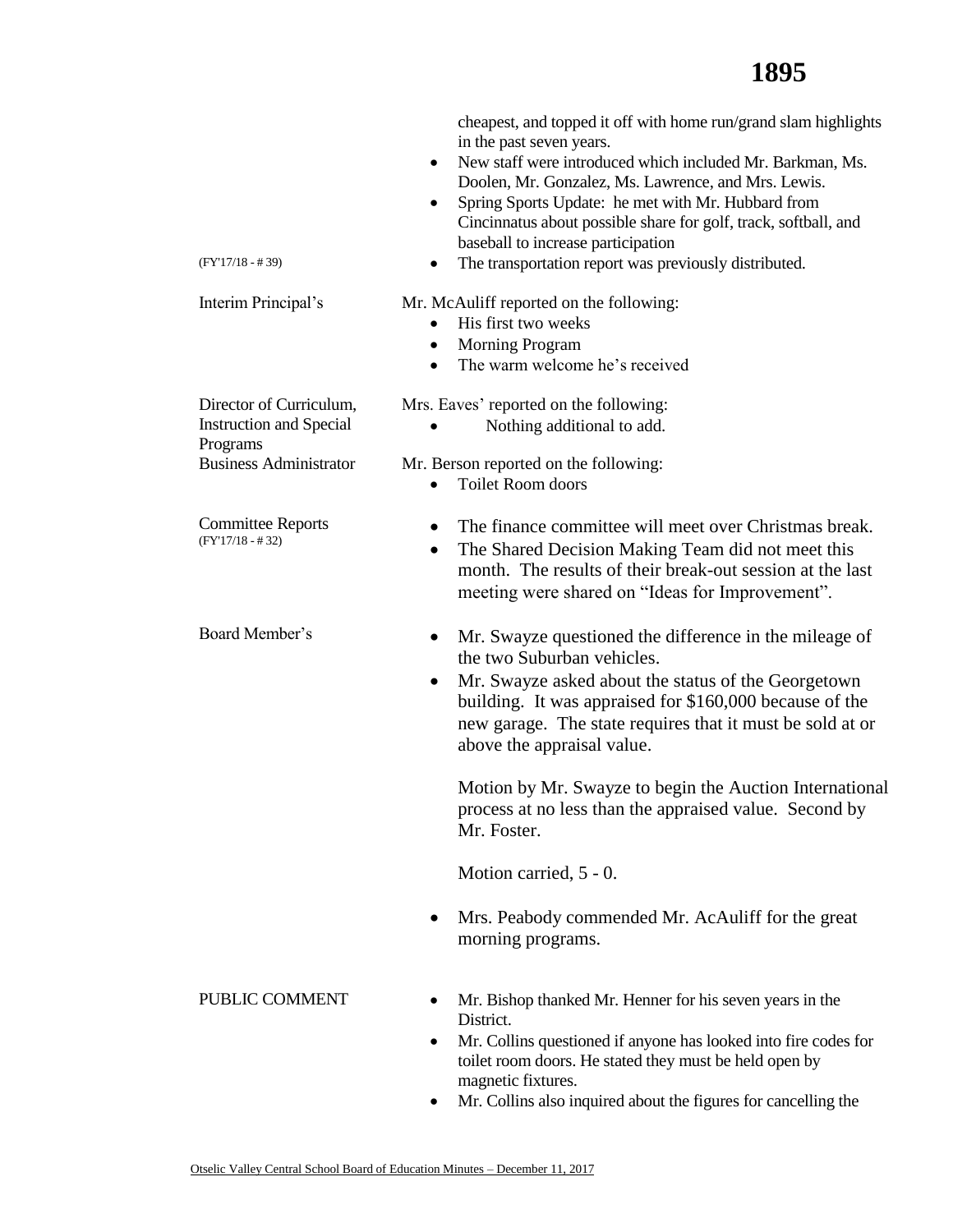|                                                                                           | <b>BOCES</b> financial service.                                                                                                                                                                                                                                                                                                                                  |
|-------------------------------------------------------------------------------------------|------------------------------------------------------------------------------------------------------------------------------------------------------------------------------------------------------------------------------------------------------------------------------------------------------------------------------------------------------------------|
| <b>REPORTS</b><br><b>Financial Reports</b><br>$(FY'17/18 - #40)$                          | Motion by Mrs. Peabody, to accept the November financial reports as<br>presented which includes the Internal Claims Audit Reports as well as<br>the Student Activity Report. Second by Mr. Wood.                                                                                                                                                                 |
|                                                                                           | Motion carried, 5-0.                                                                                                                                                                                                                                                                                                                                             |
| <b>UNFINISHED</b><br><b>BUSINESS</b>                                                      |                                                                                                                                                                                                                                                                                                                                                                  |
| Policy Manual -<br>Second Reading -<br>Determination of                                   | This meeting constitutes the second reading of the Determination<br>of Class Rank Policy, #4710.3, of the Otselic Valley Central<br>School Policy Manual.                                                                                                                                                                                                        |
| Class Rank Policy,<br>4710.3<br>$(FY'17/18 - #41)$                                        | Motion by Mr. Swayze to adopt the Determination of Class Rank<br>Policy, #4710.3, of the Otselic Valley Central School Policy<br>Manual. Second by Mr. Foster.                                                                                                                                                                                                   |
|                                                                                           | Motion carried, 5 - 0.                                                                                                                                                                                                                                                                                                                                           |
| Policy Manual -<br>Second Reading -<br>Use of District<br>Credit Card Policy,             | This meeting constitutes the second reading of the Use of District<br>Credit Card Policy, #5321, of the Otselic Valley Central School<br>Policy Manual.                                                                                                                                                                                                          |
| 5321<br>$(FY'17/18 - #42)$                                                                | Motion by Mr. Swayze to adopt the Use of District Credit Card<br>Policy, #5321, of the Otselic Valley Central School Policy<br>Manual. Second by Mrs. Peabody.                                                                                                                                                                                                   |
|                                                                                           | Motion carried, 5 - 0.                                                                                                                                                                                                                                                                                                                                           |
| <b>NEW BUSINESS</b><br>Personnel<br>Recommendations<br>Warren Smith - PK-<br>12 Principal | Motion by Mr. Foster, upon the recommendation of the<br>Superintendent of Schools, to appoint Warren Smith, 6304 Lone<br>Wolf Drive, Jamesville NY 13078, to a four year probationary<br>appointment that will be effective January 11, 2018 through<br>January 10, 2022, at a beginning salary of \$89,000.00. Second<br>by Mr. Wood.<br>Motion carried, 5 - 0. |
| Melissa Foster-<br>Substitute School<br><b>Nurse</b>                                      | Motion by Mr. Wood, upon the recommendation of the<br>Superintendent of Schools, to accept the conditional appointment<br>pending clearance from the State Education Department of Melissa                                                                                                                                                                       |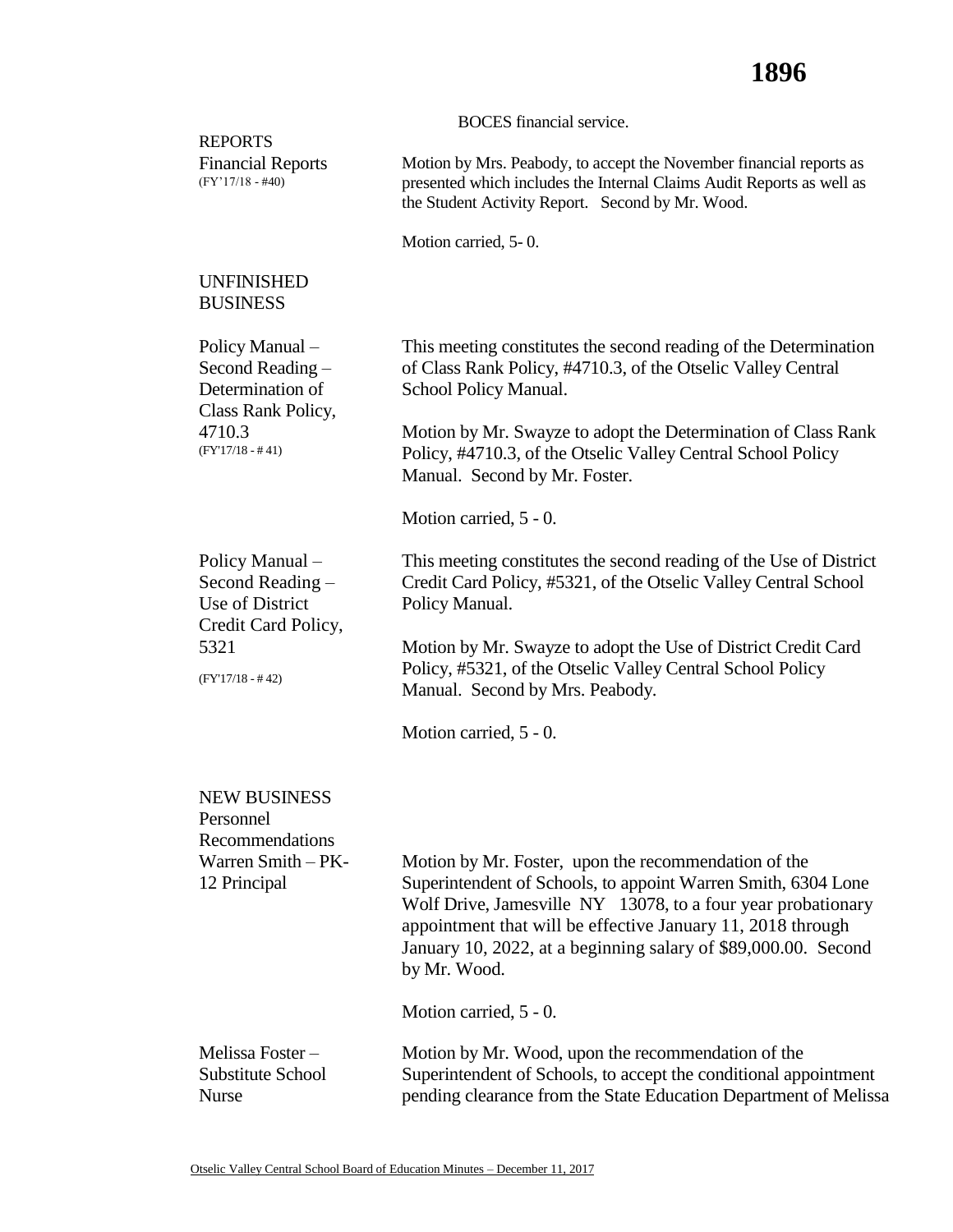## **1897**

|                                                                | Foster, PO Box 72, South Otselic NY 13155, as substitute school<br>nurse. Second by Mr. Swayze.                                                                                                                                                                                                           |
|----------------------------------------------------------------|-----------------------------------------------------------------------------------------------------------------------------------------------------------------------------------------------------------------------------------------------------------------------------------------------------------|
|                                                                | Motion carried, 4 - 0. (Mr. Foster abstain)                                                                                                                                                                                                                                                               |
| Blyss Bataille -<br><b>Substitute Teacher</b>                  | Motion by Mrs. Peabody, upon the recommendation of the<br>Superintendent of Schools, to accept the conditional appointment<br>pending clearance from the State Education Department of Blyss<br>Bataille, 1757 State Rte. 26, South Otselic NY 13155, as a<br>substitute teacher. Second by Mr. Wood.     |
|                                                                | Motion carried, 5 - 0.                                                                                                                                                                                                                                                                                    |
| Blyss Bataille -<br>Substitute School<br>Aide                  | Motion by Mrs. Peabody, upon the recommendation of the<br>Superintendent of Schools, to accept the conditional appointment<br>pending clearance from the State Education Department of Blyss<br>Bataille, 1757 State Rte. 26, South Otselic NY 13155, as<br>substitute school aide. Second by Mr. Swayze. |
|                                                                | Motion carried, 5 - 0.                                                                                                                                                                                                                                                                                    |
| Extracurricular<br>Appointments                                |                                                                                                                                                                                                                                                                                                           |
| Elizabeth Hackett -<br><b>Varsity Wrestling</b><br>Book-keeper | Motion by Mr. Wood, upon the recommendation of the<br>Superintendent of Schools, to appoint Elizabeth Hackett, 719<br>Pitcher Springs Road, McDonough NY 13801, as the varsity<br>wrestling book-keeper for the 2017-2018 season. Second by Mr.<br>Foster.                                                |
|                                                                | Motion carried, 5 - 0.                                                                                                                                                                                                                                                                                    |
| Christine Kalin -<br>Class of 2020<br>Advisor                  | Motion by Mr. Swayze, upon the recommendation of the<br>Superintendent of Schools, to appoint Christine Kalin, PO Box<br>243, South Otselic NY 13155, as the Class of 2020 Advisor for<br>the 2017-2018 school year. Second by Mrs. Smith.                                                                |
|                                                                | Motion carried, 5 - 0.                                                                                                                                                                                                                                                                                    |
| <b>CSE</b><br>Recommendations                                  | Motion by Mrs. Peabody, upon the recommendation of the<br>Superintendent of Schools to accept the recommendations of the<br>Committee on Special Education resulting from the meetings of<br>December 4 and December 5, 2017. Second by Mr. Wood.                                                         |
|                                                                | Motion carried, 5 - 0.                                                                                                                                                                                                                                                                                    |
| <b>OVEA</b> Contract                                           | Motion by Mr. Foster, upon the recommendation of the                                                                                                                                                                                                                                                      |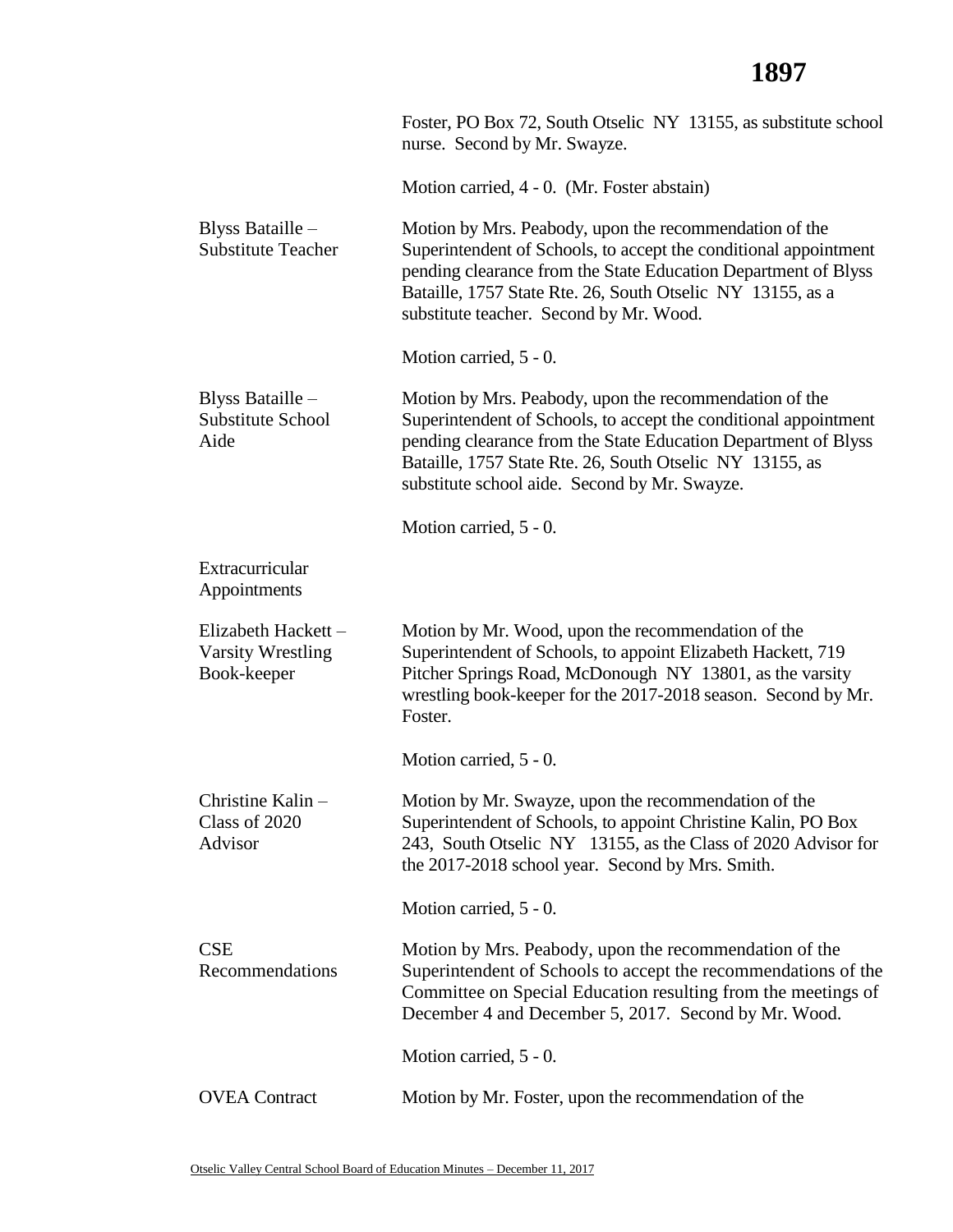## **1898**

| $(FY'17/18 - #43)$                                                                                 | Superintendent of Schools, to adopt the 2017-2021 collective<br>bargaining agreement between the Otselic Valley Central School<br>District and the Otselic Valley Employees Association, retroactive<br>to July 1, 2017. Second by Mr. Swayze.                                                                                                                                                                                                                                         |
|----------------------------------------------------------------------------------------------------|----------------------------------------------------------------------------------------------------------------------------------------------------------------------------------------------------------------------------------------------------------------------------------------------------------------------------------------------------------------------------------------------------------------------------------------------------------------------------------------|
|                                                                                                    | Motion carried, 5 - 0.                                                                                                                                                                                                                                                                                                                                                                                                                                                                 |
| Transportation<br>Agreement with<br><b>Sherburne Earlyille</b><br><b>CSD</b><br>$(FY'17/18 - #44)$ | Motion by Mr. Wood, upon the recommendation of the<br>Superintendent of Schools, to approve the contract between Otselic<br>Valley Central School and Sherburne Earlville Central School for<br>transportation services for the 2017-2018 school year. Second by<br>Mr. Foster.                                                                                                                                                                                                        |
|                                                                                                    | Motion carried, 5 - 0.                                                                                                                                                                                                                                                                                                                                                                                                                                                                 |
| <b>Public Comment</b>                                                                              | Mr. Graham thanked the Board for the presentation at the<br>$\bullet$<br>last meeting about the roles and responsibilities of the<br>Board.<br>Mrs. Straight asked for a copy of the transportation<br>٠<br>agreement.<br>Mr. Swayze reiterated as a follow-up on the search that it is<br>$\bullet$<br>a 6-8 month process. Mr. Dewey concurred.<br>Mr. Swayze inquired if any headway has been made on the<br>$\bullet$<br>repair of the sidewalk in front of the school. Mr. Berson |
|                                                                                                    | met with Campus and TKF. They both said it does not<br>belong to the school. Mr. Henner will get a legal<br>interpretation. Mr. Collins asked that it be cordoned off.                                                                                                                                                                                                                                                                                                                 |
| <b>Executive Session</b>                                                                           | Motion by Mr. Foster to enter executive session at 8:21 PM for the<br>purpose of a particular personnel matter, second by Mr. Wood.                                                                                                                                                                                                                                                                                                                                                    |
|                                                                                                    | Motion carried, 5 - 0.                                                                                                                                                                                                                                                                                                                                                                                                                                                                 |
|                                                                                                    | Mr. Dewey was invited to join the Board in executive session.                                                                                                                                                                                                                                                                                                                                                                                                                          |
| <b>Open Session</b>                                                                                | Motion by Mr. Wood, to resume open session at 9:35 PM, second by Mr.<br>Swayze.                                                                                                                                                                                                                                                                                                                                                                                                        |
|                                                                                                    | Motion carried, 5 - 0.                                                                                                                                                                                                                                                                                                                                                                                                                                                                 |
| <b>ADJOURNMENT</b>                                                                                 | Motion by Mr. Foster to adjourn the meeting at 9:36 PM, second by Mrs.<br>Smith                                                                                                                                                                                                                                                                                                                                                                                                        |
|                                                                                                    | Motion carried, 5 - 0.                                                                                                                                                                                                                                                                                                                                                                                                                                                                 |
|                                                                                                    | Submitted by,                                                                                                                                                                                                                                                                                                                                                                                                                                                                          |